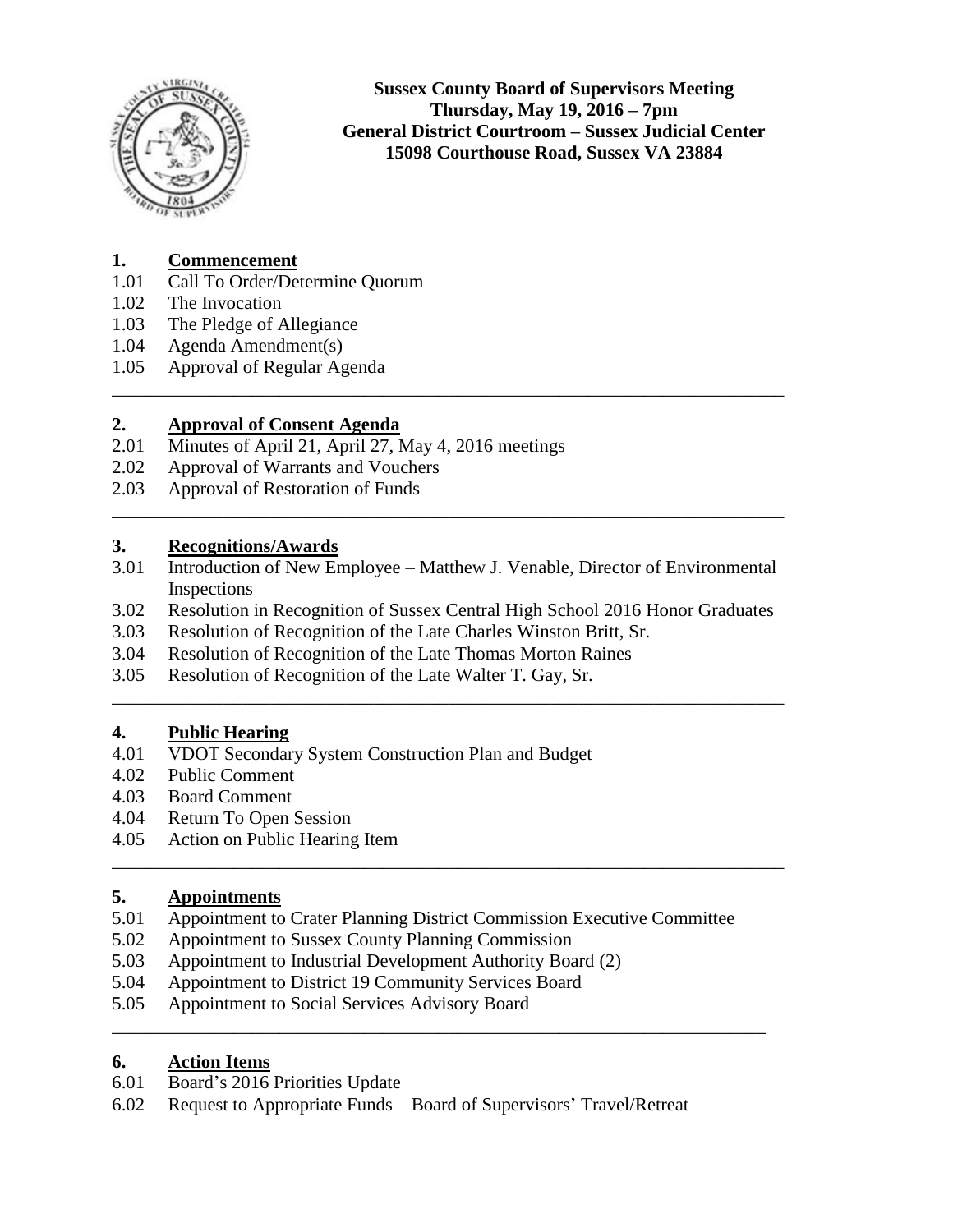- 6.03 Request to Transfer Funds County Attorney's Budget
- 6.04 Reconsider of County Attorney's Contract
- 6.05 Sheriff's Department Restoration of Funds
- 6.06 Sheriff's Department Request Emergency Request for Vehicle Purchase
- 6.07 Byrne Justice Grant #16-O1205LO15 \$1,819.00
- 6.08 Robinson Farmer Cox Associates Engagement Letter
- 6.09 Bay Mechanical Release of Liability for Damage
- 6.10 FY 2017 Budget Discussion/Authorization to Advertise Public Hearing

\_\_\_\_\_\_\_\_\_\_\_\_\_\_\_\_\_\_\_\_\_\_\_\_\_\_\_\_\_\_\_\_\_\_\_\_\_\_\_\_\_\_\_\_\_\_\_\_\_\_\_\_\_\_\_\_\_\_\_\_\_\_\_\_\_\_\_\_\_\_\_\_\_\_\_

\_\_\_\_\_\_\_\_\_\_\_\_\_\_\_\_\_\_\_\_\_\_\_\_\_\_\_\_\_\_\_\_\_\_\_\_\_\_\_\_\_\_\_\_\_\_\_\_\_\_\_\_\_\_\_\_\_\_\_\_\_\_\_\_\_\_\_\_\_\_\_\_\_\_\_

\_\_\_\_\_\_\_\_\_\_\_\_\_\_\_\_\_\_\_\_\_\_\_\_\_\_\_\_\_\_\_\_\_\_\_\_\_\_\_\_\_\_\_\_\_\_\_\_\_\_\_\_\_\_\_\_\_\_\_\_\_\_\_\_\_\_\_\_\_\_\_\_\_\_

\_\_\_\_\_\_\_\_\_\_\_\_\_\_\_\_\_\_\_\_\_\_\_\_\_\_\_\_\_\_\_\_\_\_\_\_\_\_\_\_\_\_\_\_\_\_\_\_\_\_\_\_\_\_\_\_\_\_\_\_\_\_\_\_\_\_\_\_\_\_\_\_\_

\_\_\_\_\_\_\_\_\_\_\_\_\_\_\_\_\_\_\_\_\_\_\_\_\_\_\_\_\_\_\_\_\_\_\_\_\_\_\_\_\_\_\_\_\_\_\_\_\_\_\_\_\_\_\_\_\_\_\_\_\_\_\_\_\_\_\_\_\_\_\_\_\_\_

### 7. **Reports of Departments/Agencies**

- 7.01 Atlantic Waste Disposal Update, Jason Williams, John Paul Woodley
- 7.02 Animal Services/Public Safety (for information only)
- 7.03 Treasurer's Report
- 7.04 Planning and Community Development (for information only)
- 7.05 Environmental Inspections (for information only)
- 7.06 Housing Programs (for information only)
- 7.07 Blackwater Regional Library Update (for information only)

# 8. **Citizens' Comments (9:00pm)**

Rules: Section 5.3 of Board's Bylaws  $- (1)$  Individuals or groups wishing to speak at a regular Board meeting shall submit a written request to the Clerk of the Board by noon on the Wednesday a week prior to the regular meeting date on Thursday; (2) Public presentations shall be for the purpose of allowing members of the public to present any matter, which, in their opinion, deserves the attention of the Board. They shall not serve as a forum for debate with the Board; (3) Remarks shall be addressed directly to the Board and not to staff, the audience or the media; (4) the presiding officer shall open the public presentations; (5) each speaker shall clearly state his or her name and address. If the speaker is uncomfortable stating his or her address in public, he or she may provide that information privately to the Clerk of the Board after speaking; (6) there shall be a time limit for each individual speaker of two (2) minutes; (7) a representative of a group may have up to five (5) minutes to make a presentation. The representative shall identify the group at the beginning of his or her presentation.

# 9. **Unfinished Business**

- 9.01 General Reassessment
- 9.02 Distribution of Tornado Disaster RecoveryFunds

### 10. **New Business**

### 11. **Board Members Comments**

- 11.01 Blackwater District
- 11.02 Courthouse District
- 11.03 Henry District
- 11.04 Stony Creek District